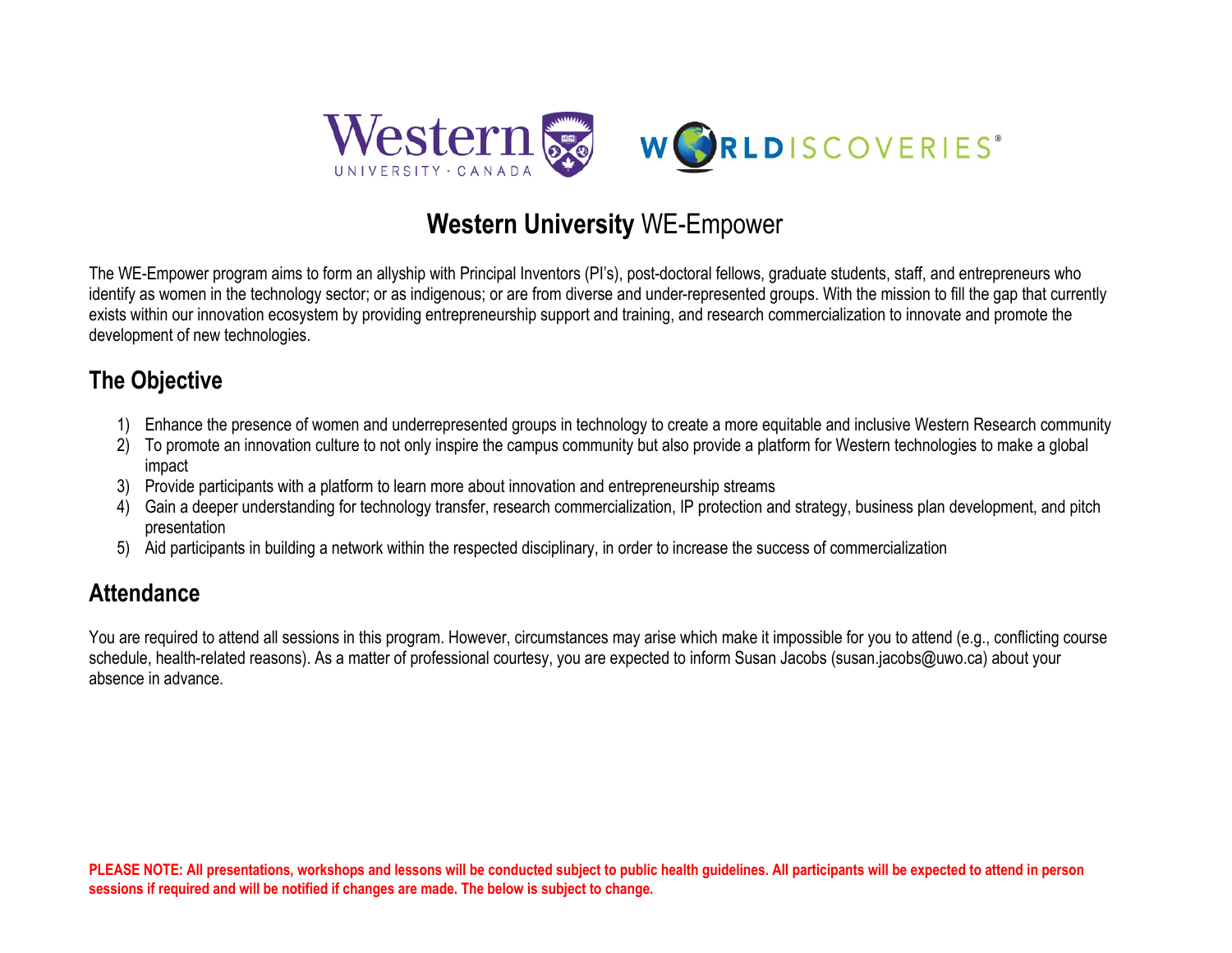| <b>Phase I - IDEATION</b> |                                                                                                |  |
|---------------------------|------------------------------------------------------------------------------------------------|--|
| <b>TIMELINE</b>           | <b>TOPIC</b>                                                                                   |  |
| SEPTEMBER 2022            | Meet and Greet - Introduction to WORLDiscoveries and WE-Empower<br>Project                     |  |
| SEPTEMBER 2022            | Introduction to Technology Transfer and Research Commercialization                             |  |
| SEPTEMBER 2022            | PANEL - Research to Invention to Technology - From Bench side to<br><b>Bedside</b>             |  |
| OCTOBER 2022              | Introduction to Patents (IP 101) / IP Strategy                                                 |  |
| OCTOBER 2022              | Intellectual Property Strategy Commercialization Strategies (Marketing,<br>Licensing, Startup) |  |
| OCTOBER 2022              | PANEL - Innovation Landscape Networking Event                                                  |  |
| NOVEMBER 2022             | Market Research on Inventions and Technologies                                                 |  |
| NOVEMBER 2022             | PANEL - Scientist/Entrepreneur                                                                 |  |
| NOVEMBER 2022             | Innovation Landscape, Funding, Resources, etc.                                                 |  |
| DECEMBER 2022             | Business Plan, How to Pitch, Communicating Science in a Business<br>Environment                |  |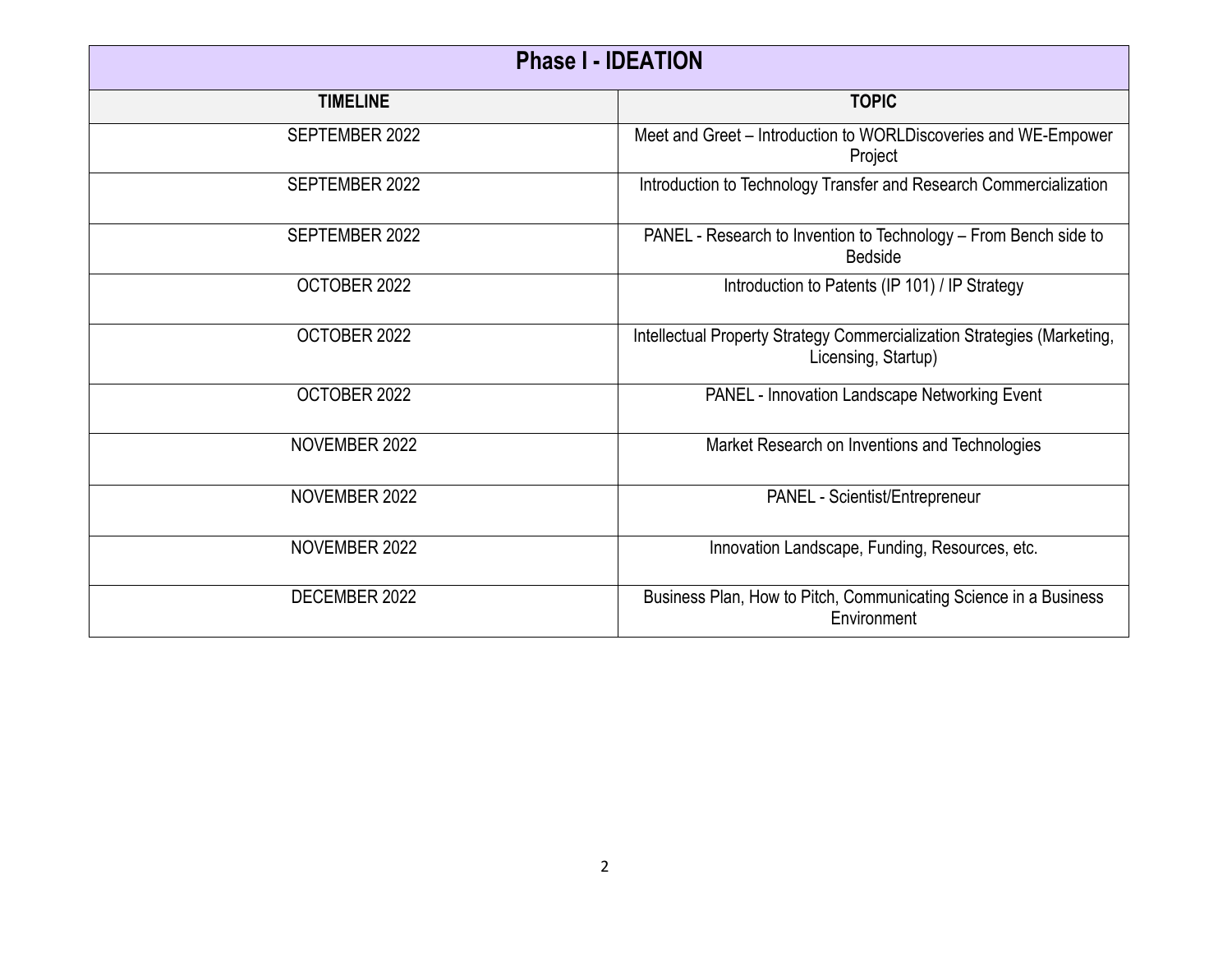| <b>Phase II - INNOVATION</b> |                                                               |
|------------------------------|---------------------------------------------------------------|
| <b>TIMELINE</b>              | <b>TOPIC</b>                                                  |
| JANUARY - APRIL 2023         | Internships for Graduate Students<br>(5 Hours/Week)           |
| JANUARY – FEBRUARY 2023      | Submission of Report of Innovation to WD Office               |
| JANUARY - APRIL 2023         | 1 on 1 BDM meetings                                           |
| JANUARY 2023                 | <b>Prior Art Search and Assessment</b>                        |
| FEBRUARY 2023                | Market Research and Assessment                                |
| FEBRUARY - APRIL 2023        | IP Strategy, IP filing                                        |
| FEBRUARY - APRIL 2023        | <b>Mentorship Meeting</b>                                     |
| <b>MARCH 2023</b>            | Commercialization Plan Development (Licensing versus Startup) |
| <b>APRIL 2023</b>            | Marketing Plan                                                |